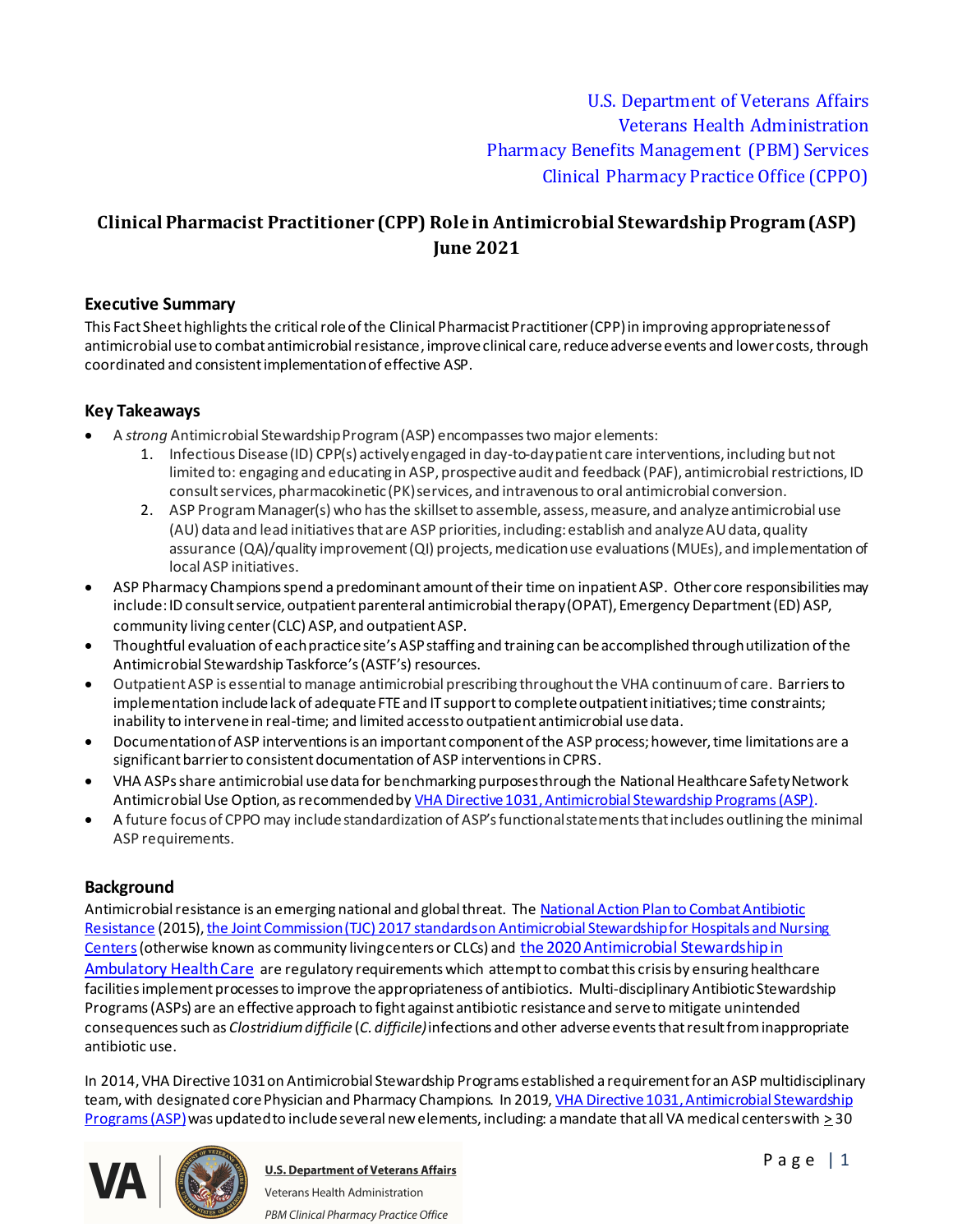beds shall enroll in the CDC NHSN AU (National Health Safety Network Antimicrobial Utilization) Module and that each center's designated ASP Physician and Pharmacist Champion's names and contact information be uploaded to the ASTF SharePoint site by January 2020. This directive created a need for facilities to identify Clinical Pharmacist Practitioner (CPP) and Clinical Pharmacists (CP) with ASP or Infectious Diseases (ID) training to have dedicated and protected time for ASP activities.

The Veterans Health Administration (VHA) also responded to the need for Antimicrobial Stewardship by the creation of the VHA National Antimicrobial Stewardship Task Force (ASTF) in 2011, a multi-disciplinary group that is co-led by the National Infectious Diseases Service, and VHA Pharmacy Benefits Management. The purpose was to develop, deploy and monitor a national-level strategic plan for improvements in antimicrobial therapy management. Through collaboration with VHA ASP Physician and Pharmacist Champions, ASTF has been able to support the development and expansion of ASPs within VHA. ASTF workgroups, supported by facility volunteers have established and diffused ASP initiatives and tools to support local efforts, to educate providers and patients, and facilitate compliance with VA and non-VA requirements. These include:

- · Monthly educational webinars on current ID and ASP topics, and educational slide sets and flyers for patients and clinicians
- · Sample policies, campaigns and initiatives such as the *Staphylococcus aureus* Bacteremia Bundle, Avoidance of Dual-Anaerobic Therapy, Skin and Soft Tissue Infection Therapy Guidance, Intravenous to Oral Antimicrobial Conversion, Anti-Methicillin Resistant *Staphylococcus aureus* and anti-broad spectrum gram-negativeantibiotic deescalation, Pneumonia Duration of Therapy, Urinary Tract Infection (UTI) and Asymptomatic Bacteriuria (ASB) Guidance.
- · Tools and documents to support ASP development logistics, including: workload guidance and recommendations on skills and knowledge needed for VA ASP Champions
- · Links to data tools to monitor antimicrobial use developed by the ASTF that allows comparison with like facilities, as well as links to VA and non-VA requirements related to ASP
- · Recent ASTF/MEDSAFE Antimicrobial Medication Use Evaluations that were implemented at participating VHA facilities include: Pneumonia and Duration of Therapy (2014), urinary tract infections and asymptomatic bacteriuria (2015), Acute Respiratory Tract Infections (2016), Uncomplicated Skin/Soft Tissue Infections (2017), and Vancomycin Initiation and Continuation (2018)

The ASP SME CPPO Workgroup was developed in 2019 with plans to assess, analyze, and characterize the current state of strong ASP practices within the VHA. The first step towards this goal was through the development of a Query Tool to analyze variations in practices of workgroup members and to develop a desired state of practice for ASP CPSs and ASP Pharmacy Champions.

# **Role of the CPP in Antimicrobial Stewardship**

The VA CPP is an Advanced Practice Provider who is authorized, under a scope of practice, to autonomously prescribe and provide comprehensive medication management services in a variety of practice settings as described in VHA Handbook [1108.11, Clinical Pharmacy Services](https://www.va.gov/vhapublications/ViewPublication.asp?pub_ID=3120). After careful review of the CPPqualifications, training, and competency, the CPPSOP is approved at the facility level with oversight by the Executive Committee of the Medical Staff. The ASP CPPserves to improve appropriateness of antimicrobial use by performing essential comprehensive medication management services in conjunction with a dedicated Physician ASP Champion, ideally with specialized training in ID and/or ASP. A *strong*ASP encompasses two major elements:

1. ID CPP(s) actively engaged in day-to-day interventions in patient care, including: engaging and educating CPPs in ASP, PAF, ID consult service, PK services, and intravenous to oral antimicrobial conversion;

2. ASP Program Manager(s) who has the skillset to assemble, assess, measure, and AU data and lead initiatives that are ASP priorities, including: establish and analyze AU data, QA/QI projects, MUEs, and implementation of local ASP initiatives**.**

Characteristics of current CPPs in the ASP practice area that were sampled were found on average to be comprised of 0.9 FTE ASP Pharmacy Champion FTE and 0.5 FTE ASP Physician Champion FTE managing the antimicrobial pharmacotherapy of approximately 260 inpatients. Recommended minimum staffing requirements were established in VHA Directive 1031. (Table 1)

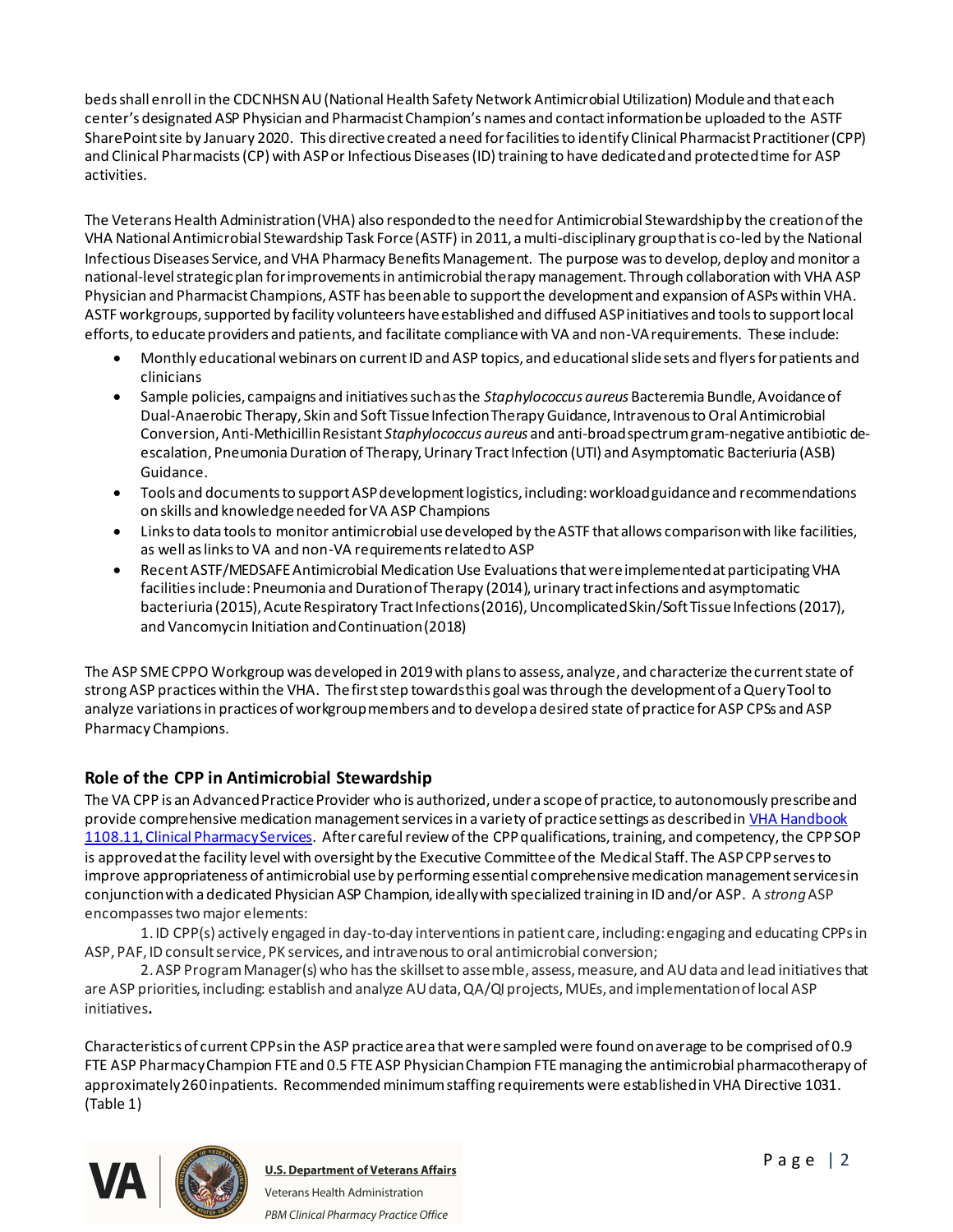#### **Table 1. Minimum FTE by Medical Facility Complexity Level.**

| <b>Position Title</b>                                                                 | 1a and 1b   | 1cand 2      | 3               | <b>Additional</b><br><b>Staffing for CLC</b> |
|---------------------------------------------------------------------------------------|-------------|--------------|-----------------|----------------------------------------------|
| <b>Infectious Diseases Physician</b><br>Antimicrobial Stewardship                     | 0.50        | $0.25 - 0.5$ | $0.25 - 0.375$  | See below*                                   |
| Clinical Pharmacist-<br>Antimicrobial Stewardship                                     | $1.5 - 4.0$ | $1.0 - 2.0$  | $0.25 - 0.5$ ** | $0.0 - 0.25**$                               |
| Nurse Practitioner and/or<br><b>Physician Assistant-</b><br>Antimicrobial Stewardship | 0.5         | 0.5          | $0.0 - 0.25$    | See below*                                   |

\*For this case, no specific recommendations were made by the Infectious Diseases Field Advisory Committee and the FTE for the positions is left to the discretion of the VA medical facility

\*\*The ASTF and PBM CPPO created and validated a staffing calculator for ASP in VA medical facilities.

\*\*\*Funded research is encouraged but is in addition to FTE defined by clinical need

## **Recommended Education/Training/Certification**

The ASP CPP should be trained and engaged in the day-to-day assessment of patients on antimicrobial agents, along with longitudinal tracking of outcomes related to the ASP as described in the following monitors:

- · Received specialized training and/or certification in ID or ASP
- · Ability to document successful competency in ASP and ID using a standardized competency assessment tool.
- · Ability to track and report on ASP outcomes related to interventions and education, antibiotic use data, and other quality/continuous improvement metrics
- · Provide effective education to staff and patients on the importance of appropriate antibiotic use and antimicrobial resistance

Specialized Infectious Disease training allows for further development of ASP ideologies, quality improvement practices and advancements in appropriate use of antimicrobials along with attaining the skillset necessary to provide effective communication and education to patients and other healthcare professionals. In addition to specialized residency or fellowship training, several organizations offer certificate programs in Antimicrobial Stewardship that can provide foundational knowledge in both common infectious diseases and the mechanics of leading a stewardship program, particularly in smaller facilities. For those pharmacists enrolled in a program, the VA has a site to track enrollment and projects to help track this training within VA. In a letter from 2013, the acting Deputy Undersecretary for Health Operations and Management, facility directors were directed to support and fund training of pharmacists in their facilities for a stewardship certificate program. ASP Pharmacy Clinicians also maintain an active role in academia and research. Many VAMCs are affiliated with a large, academic medical center where ASP Pharmacy Clinicians maintain active faculty appointment and/or are involved in teaching and research.

## **Current Assessment of Clinical Pharmacist Practice in Antimicrobial Stewardship**

Nationwide, CPPs are integrated into care teams throughout VHA, delivering care through a variety of modalities, including: face-to-face, phone, and virtual care. Under the VHA Directive 1031, all VHA sites are required to have an ASP Pharmacy Champion, defined as a facility-designated clinical pharmacist/clinical pharmacy specialist assigned to co-lead the ASP with the ASP Provider Champion. At this time, 168 ASP Pharmacy Stewardship Champions are actively engaged in the optimization of antimicrobial prescribing across the VHA. Interventions by ASP Pharmacists are captured utilizing the chart note, and at some facilities these interventions are also captured utilizing antimicrobial surveillance software, spreadsheets, and other databases. The frequency of documentation utilizing Pharmacists Achieve Results with Medications Documentation (PhARMD) Tool has exponentially increased since FY16, with 127,365 PharmD Tool ASP interventions documented in FY18 by all VHA CPPs. There also continues to be a steady increase in the number of ASP encounters in both the inpatient and outpatient setting with over 51,000 encounters in FY18, compared to only 22,077 encounters by CPPs in FY14. (Figure 1)

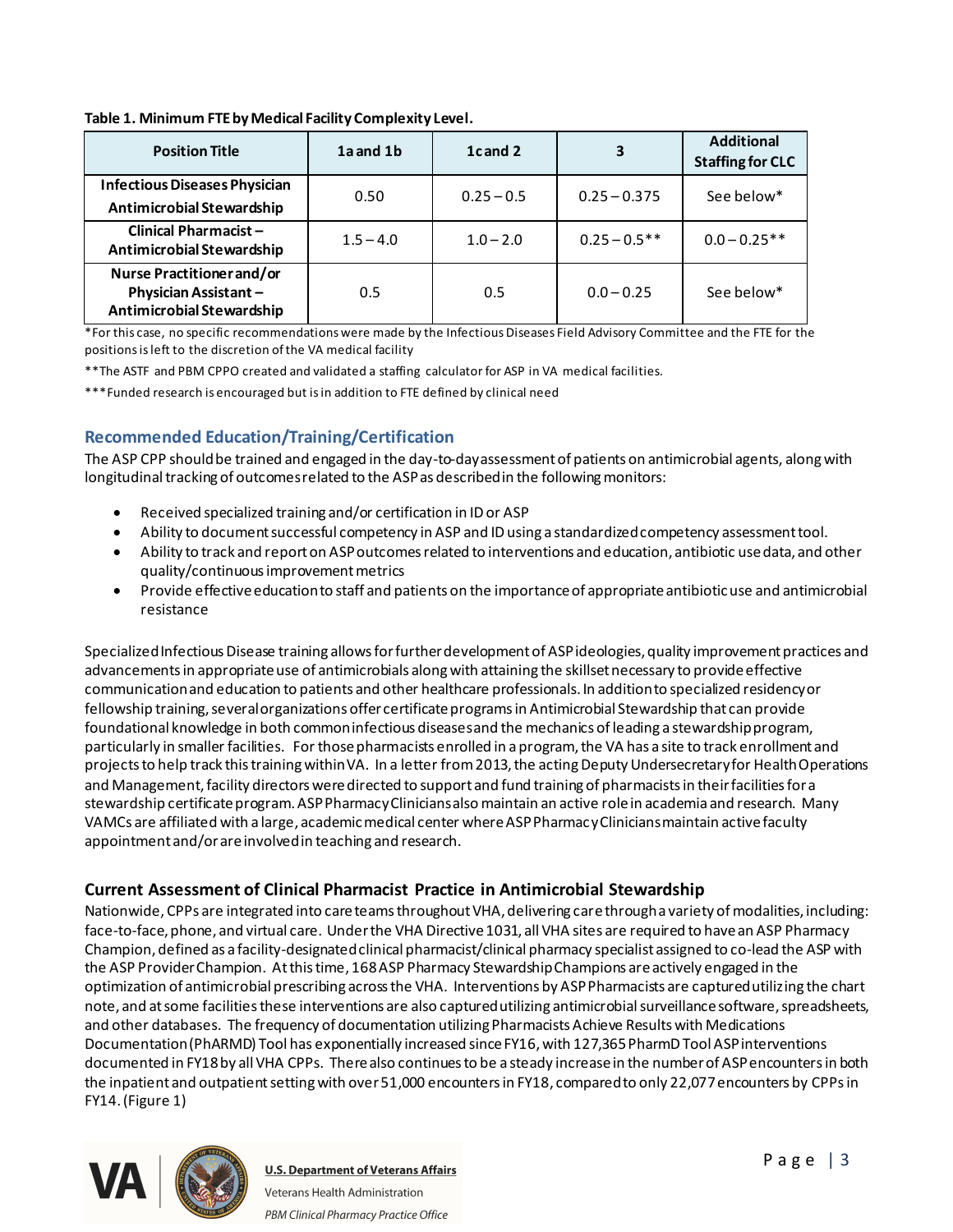**Figure 1**.**VHA Pharmacist Infectious Disease Encounters, FY13 – FY19.\***



\*These encounters are not exclusive to ASP. These encounters also include: HIV, HIV Pre-exposure Prophylaxis, Hepatitis C, etc.

ASP Champion responsibilities include, but are not limited to: inpatient antimicrobial stewardship, ID consult service, outpatient parenteral antimicrobial therapy (OPAT), outpatient antimicrobial stewardship, CLC antimicrobial stewardship, Emergency Department stewardship, and travel patients.

ASP Pharmacy Champions are engaged in the implementation of facility level inpatient and outpatient stewardship interventions. Buy-in from key stakeholders is necessary for the growth of ASPs. To allow for efficient acceptance of ASP interventions, relationships with prescribers and other healthcare providers including nurses, pharmacists, microbiologists, infection preventionists, and leadership are essential. Documentation of these interventions to optimize antimicrobial drug selection, dose, route, frequency, duration, and indication are a core element of a successful ASP and also a method of communicating ASP interventions. (Figure 2) Frequency and methodology of ASP interventions varies among institutions.

Other essential components of a successful ASP include participation in the creation and dissemination of the facility antibiogram and restriction of specific antimicrobials to ASP and/or ID approval (e.g., fluoroquinolones, carbapenems, and other drugs directed at multidrug resistant organisms). Many ASP Pharmacy Champions also participate in VISN-level ASP Workgroups.

Reporting of antimicrobial use metrics through the NHSN AU Option allows for comparison of antimicrobial use data among similar facilities. Benchmarking of antimicrobial use data allows for identification of future ASP initiatives and goals.

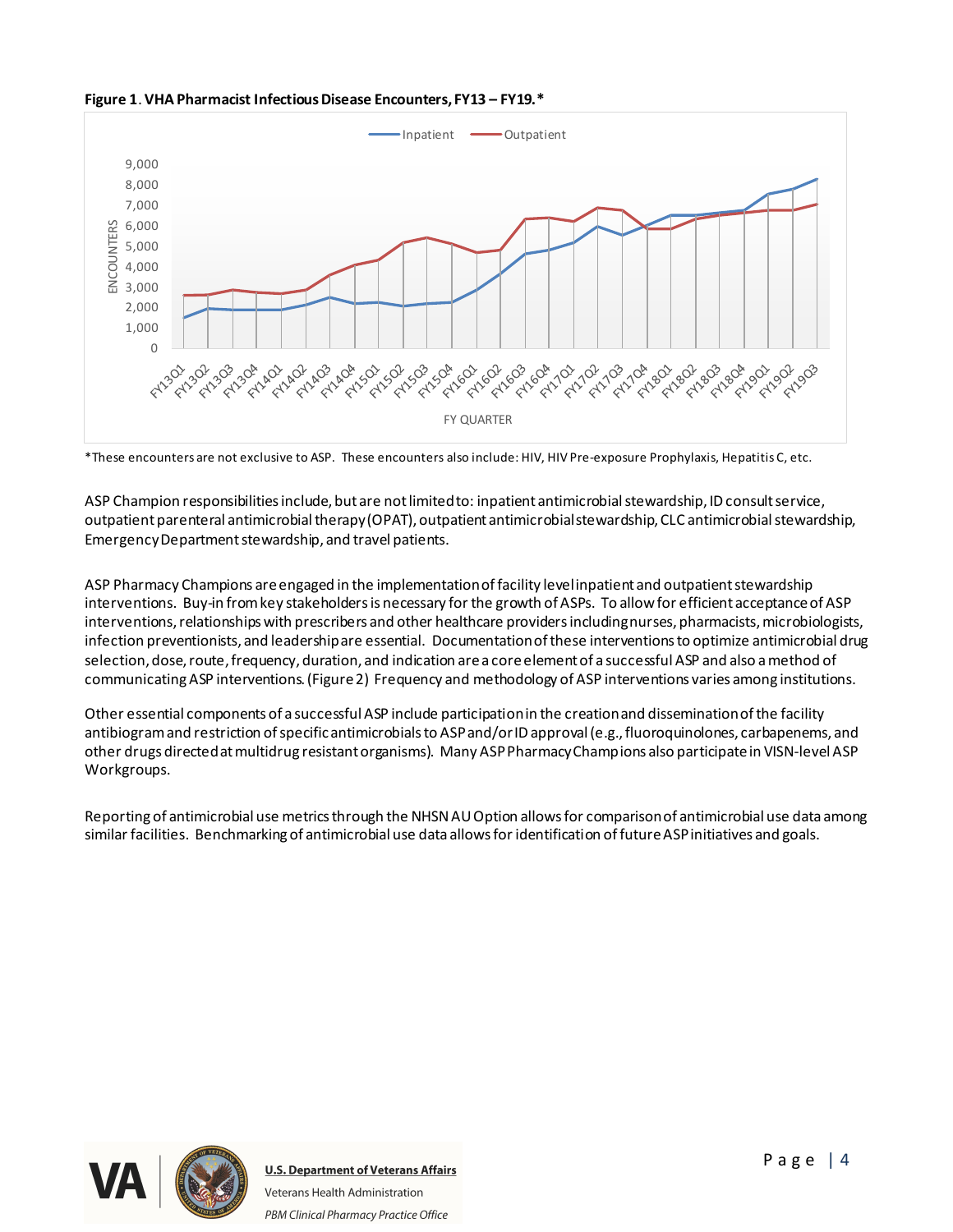

#### **Figure 2. VHA CPRS PharmD ASP Interventions Documented, FY16 – 18**

# **Outpatient Antimicrobial Stewardship Interventions**

The nature of outpatient prescribing makes providing immediate feedback to providers challenging, as often the decision to prescribe antimicrobials has already been made prior to CPP involvement. TJC ambulatory health care organization standards will increase the focus on outpatient antimicrobial, with expectations including development of annual outpatient ASP goal(s). Some sites have implemented the ASTF/Academic Detailing Acute Respiratory Tract Infection Initiative, but other outpatient initiatives are possible. Potential outpatient ASP goals may include:

- Provider Education (including prescribing practices, scorecards, academic detailing)
- · Initiatives targeting disease states, such as: sexually transmitted diseases, asymptomatic bacteriuria, *Clostridium difficile* infections, and skin/soft tissue infections
- · Development of outpatient ASP order sets that support antimicrobial restrictions
- · Incorporation of rapid molecular diagnostics
- · Antimicrobial restrictions (e.g. fluoroquinolones)
- · MUEs on targeted antimicrobials
- · Allergy testing
- · Increased availability of ASP services through e-consults and pagers
- · ASP opportunities identified by surveillance software

## **Cost and Clinical Outcomes of Antimicrobial Stewardship Programs**

In a VAMC systematic review by Filice et al., ASP interventions intended to optimize antimicrobial prescribing and/or reduce excessive antimicrobial prescribing were not found to significantly impact hospital length of stay, hospital readmission, or mortality. Interventions to increase ID guideline compliance were found to significantly reduce mortality. Total antimicrobial prescribing decreased by 24.7% utilizing persuasive ASP interventions (education, reminders, prospective audit and feedback, educational outreach) and 40.5% utilizing restrictive ASP interventions (requirement of ID expert approval of antimicrobials). This reduction in antimicrobial prescribing ranging from 24.7 – 40.5% of all prescribed antimicrobials is associated with significant cost-savings.

## **Conclusions and Recommendations**

Antimicrobial resistance is a compelling global health crisis that requires implementation and sustainment of ASP initiatives, tracking and trending of results, and sharing of these results with key stake holders. The VA continues to combat inappropriate antimicrobial prescribing through coordinated and consistent implementation of effective ASP.

VHA has strived to implement and sustain strong practices within the ASP arena, with the clinical pharmacy specialists serving a very important role across the continuum of care from inpatient to outpatient. However, there continue to be opportunities related to further expansion of program goals. Expansion of inpatient ASPs could include formal ASP